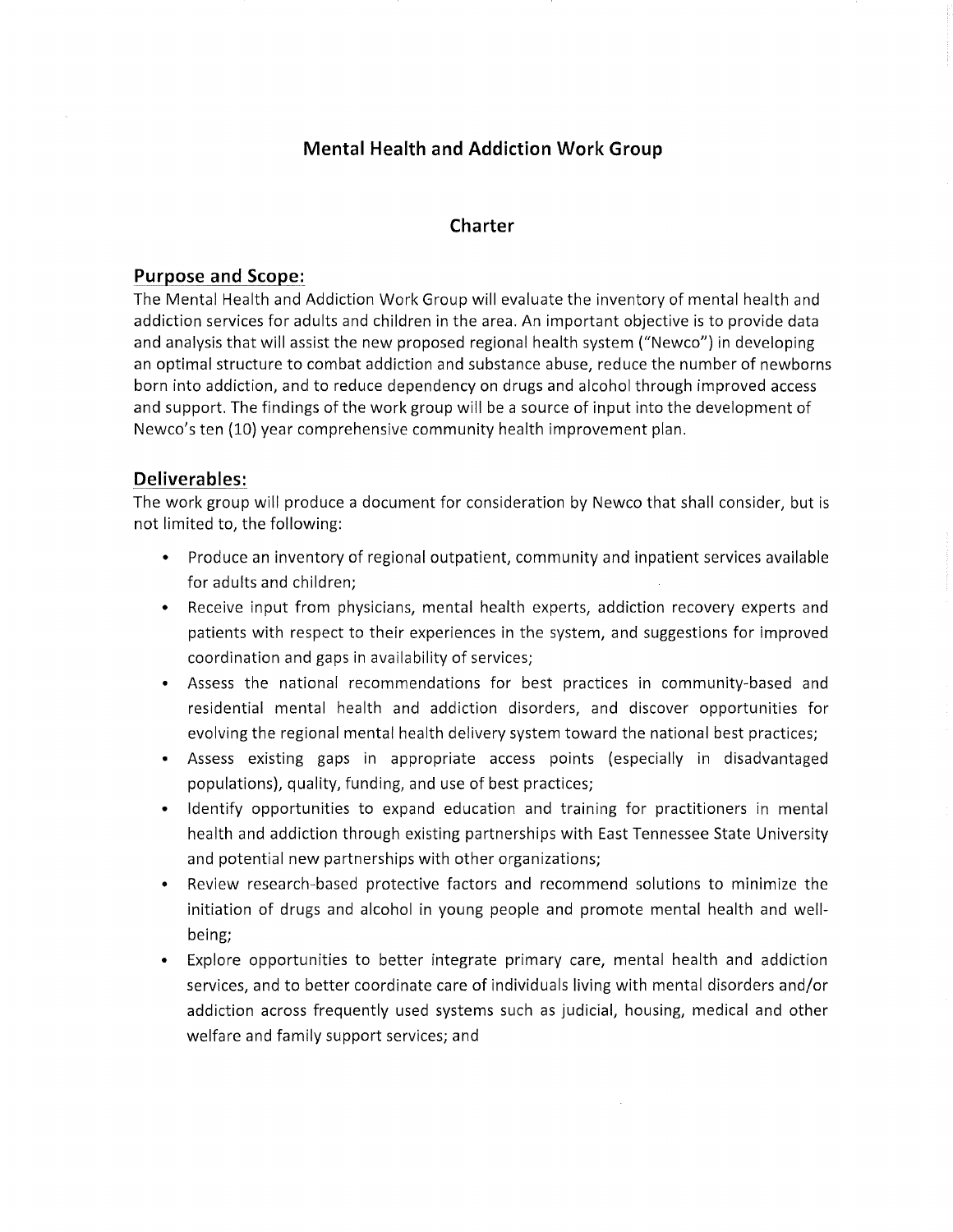• Identify opportunities for enhanced partnerships between Newco and East Tennessee State University, as well as potential new partnerships with other academic institutions, community-based providers and other organizations.

The work group's report will focus on achieving sustainable and measurable improvements in population health in the context of an accountable care community.

### **Schedule:**

The work group will meet periodically at the call of the chair and as scheduled. The schedule shall include meetings which may be open to the public and announced in order to ensure public input in the process. The work group may invite presentations from organizations and individuals with expertise, and may also permit public comment. The work group may identify sub-committees which may meet more frequently to produce material for public review.

## **Reporting:**

The Mental Health Work Group will provide its findings to the Integration Council.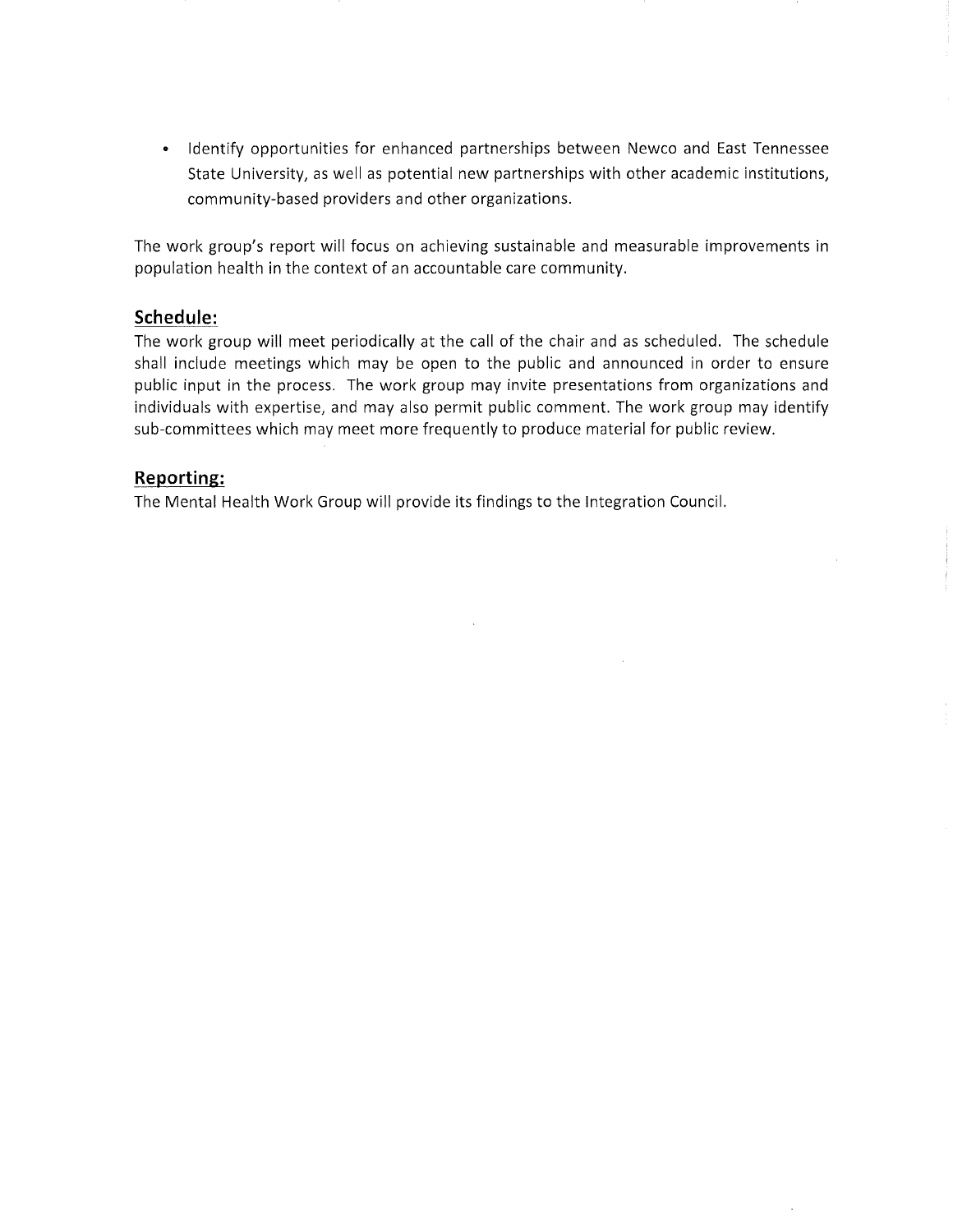# **Healthy Children and Families Work Group**

# **Charter**

# **Purpose and Scope:**

The Healthy Children and Families Work Group will explore the opportunities and necessary actions for structuring a comprehensive regional approach to child well-being in Northeast Tennessee and Southwest Virginia. The work group will produce a report that identifies the most prominent physical, behavioral and social health problems affecting children in the region and explores their causes, taking into account the social and family supports necessary to equip children to make the strongest possible start in their journey to adulthood. The findings of the work group will be a source of input into the development of the proposed Newco's ten (10) year comprehensive community health improvement plan.

## **Deliverables:**

- Identify the top physical, behavioral and social health and well-being problems experienced by children in the region and explore their root causes;
- Identify gaps in education achievement among children in the region, assessing the impact of these gaps on their ability to thrive as healthy adults. Identify opportunities for how Newco can contribute to improving education achievement, particularly in the area of literacy and basic skills;
- Produce an inventory and gap analysis of past and current efforts that address regional:
	- o Pediatric physical and behavioral health services and accessibility;
	- $\circ$  Health and social support services available for children with special needs, such developmental disabilities and physical limitations; and
	- $\circ$  Social service and family and parenting supports available in the region (such as nurse family partnership, Healthy Start, etc.);
- Identify evidence-based best and promising practices in use regionally or elsewhere that may be replicated to improve chi!dren's health and well-being;
- Assess the relative ability of the region's public and private sector to improve health outcomes by addressing root causes through evidence-based best and promising practices;
- Identify opportunities to enhance children's health research, training, education, and service provision through existing partnerships with East Tennessee State University and potential new partnerships; and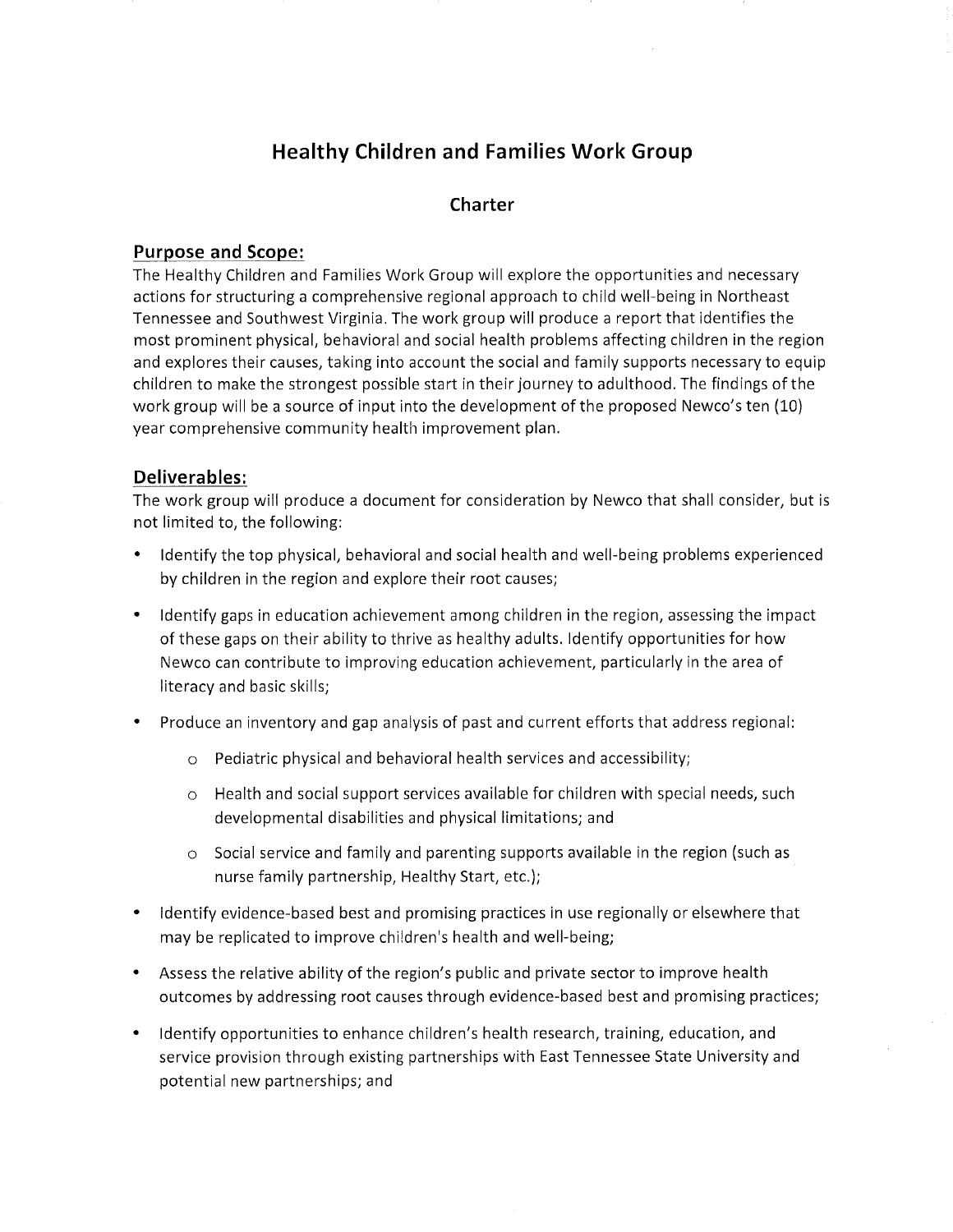• Prioritize improvement goals according to their relative importance to children's health and well-being, the commonality of impact across the region, the disparate impact on disadvantaged populations, and the ability of the community to reasonably make an impact on the goals in a sustainable timeframe.

The work group's report will focus on achieving sustainable and measurable improvements in population health in the context of an accountable care community, with prioritization on those areas most likely to be high impact in the region.

## **Schedule:**

The work group will meet periodically at the call of the chair and as scheduled. The schedule shall include meetings which may be open to the public and announced in order to ensure public input in the process. The work group may invite presentations from organizations and individuals with expertise, and may also permit public comment. The work group may identify sub-committees which may meet more frequently to produce material for public review.

## **Reporting:**

The Healthy Children and Families Task Force will provide its findings to the Integration Council.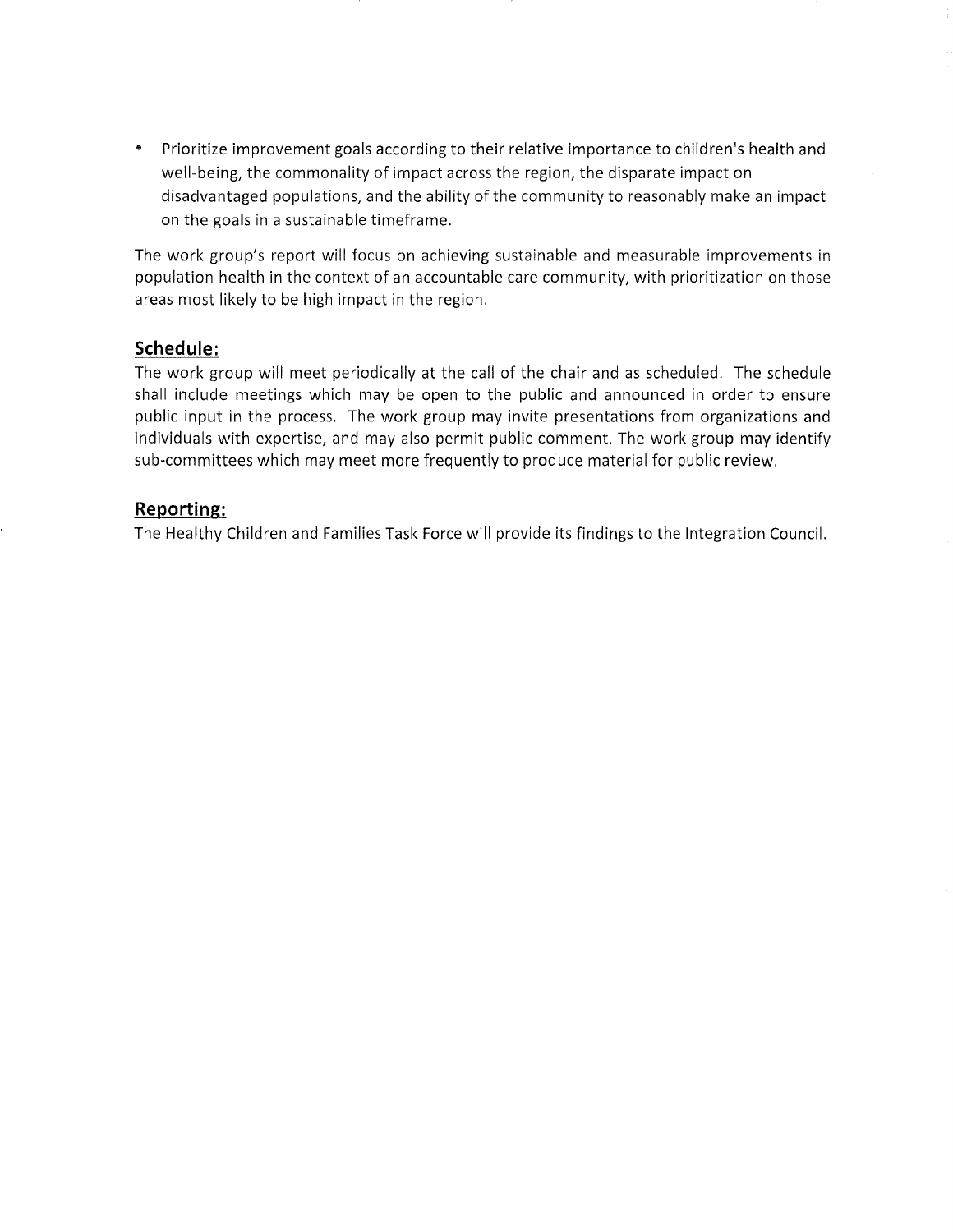# **Population Health and Healthy Communities Work Group**

# **Charter**

## **Purpose & Scope:**

The Population Health and Healthy Communities Work Group will explore the opportunity and necessary actions to improve the overall health and well-being of Northeast Tennessee and Southwest Virginia (the "Region") by aligning and mobilizing public and private sector resources - schools, businesses, civic and faith groups, health care providers, government- around a core set of community health improvement goals in the areas of both health care delivery and social determinants of health. Examples of health care delivery goals may include, but not be limited to: increased vaccinations and screenings, improved integration of primary care, dental and mental health services, improved access to services for persons with addictive disorders, and reductions in hospital acquired conditions. Examples of social determinant goals may include, but not be limited to: reduction in teen smoking or pregnancy, improvement of literacy and high school completion, enhanced coordination of services for low-income elderly, or improvements in the variables leading to type 2 diabetes in children.

The findings of the work group will be a source of input into the development of a ten (10} year comprehensive community health improvement plan to be adopted by the new proposed regional health system ("Newco'').

### **Deliverables:**

- Identify top health problems in the region and their root causes both clinical and social - and the health and economic impact of these problems on various public- and privatesector organizations and on disadvantaged populations;
- Identify priorities for coordination of health services for the elderly, including opportunities to coordinate state and federal programs;
- Inventory past and current efforts in the region to address these problems and their root causes;
- Assess the relative ability of the public and private sector to improve health outcomes by addressing root causes  $-$  either individually or collectively  $-$  through implementation of evidence-based best practices;
- Prioritize improvement goals according to their relative importance to the community's health, the commonality of impact across sectors or the disparate impact on disadvantaged populations, and the ability of the community to reasonably make an impact on the goals in a sustainable timeframe;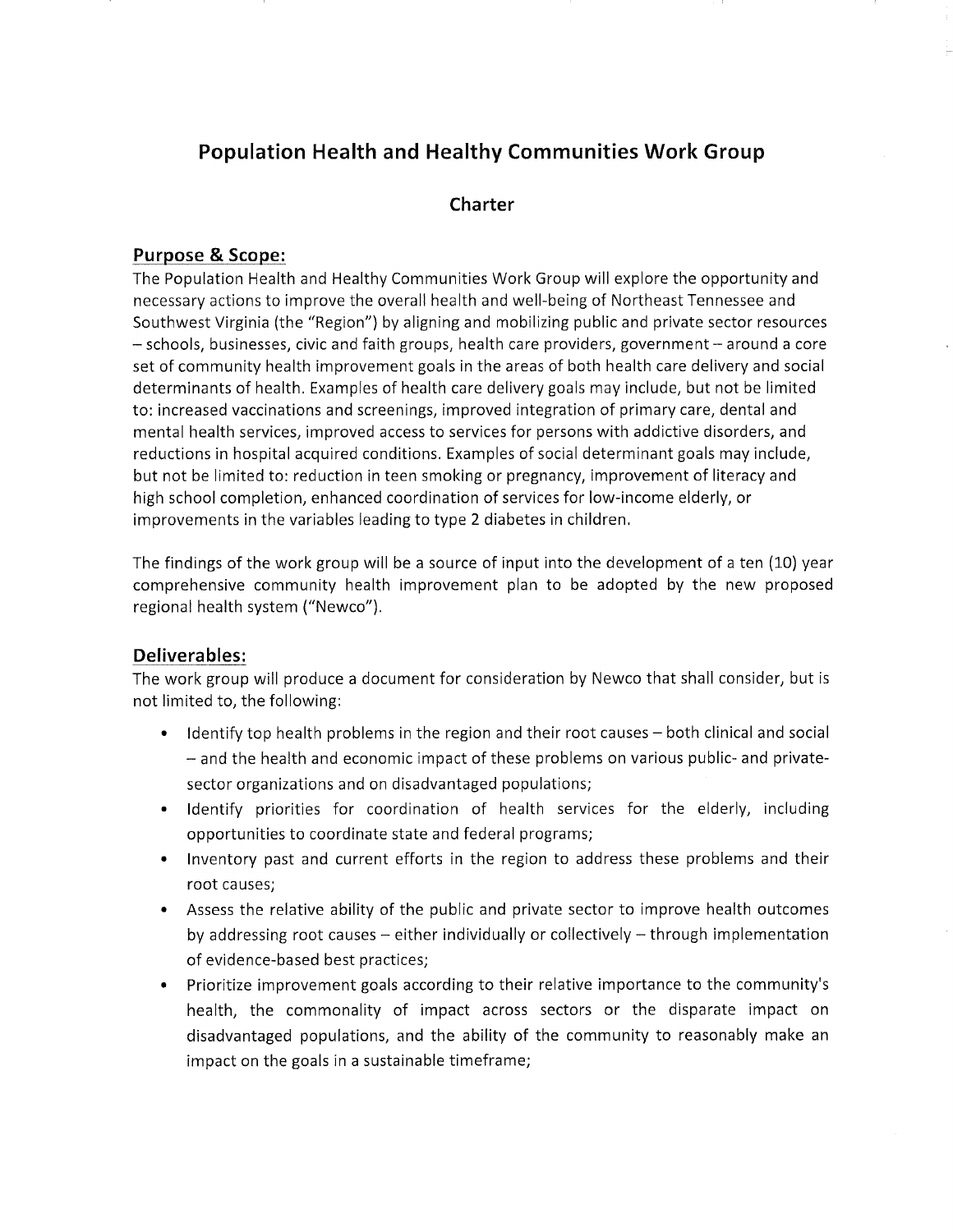- Identify community governance structures used elsewhere in the U.S. that have successfully implemented a health improvement strategy, and contemplate how those examples might inform a culturally appropriate structure for our region;
- Identify opportunities for the East Tennessee State University Academic Health Sciences Center and other academic, business, government and community partners to collaborate with Newco in the creation of an accountable care community.

### **Schedule:**

The Population Health and Healthy Communities Work Group will meet periodically at the call of the chair and as scheduled. The schedule shall include meetings which may be open to the public and announced in order to ensure public input in the process. The work group may invite presentations from organizations and individuals with expertise, and may also permit public comment. The work group may identify sub-committees which may meet more frequently to produce material for public review.

### **Reporting:**

The Population Health and Healthy Communities Work Group will provide its findings to the Integration Council.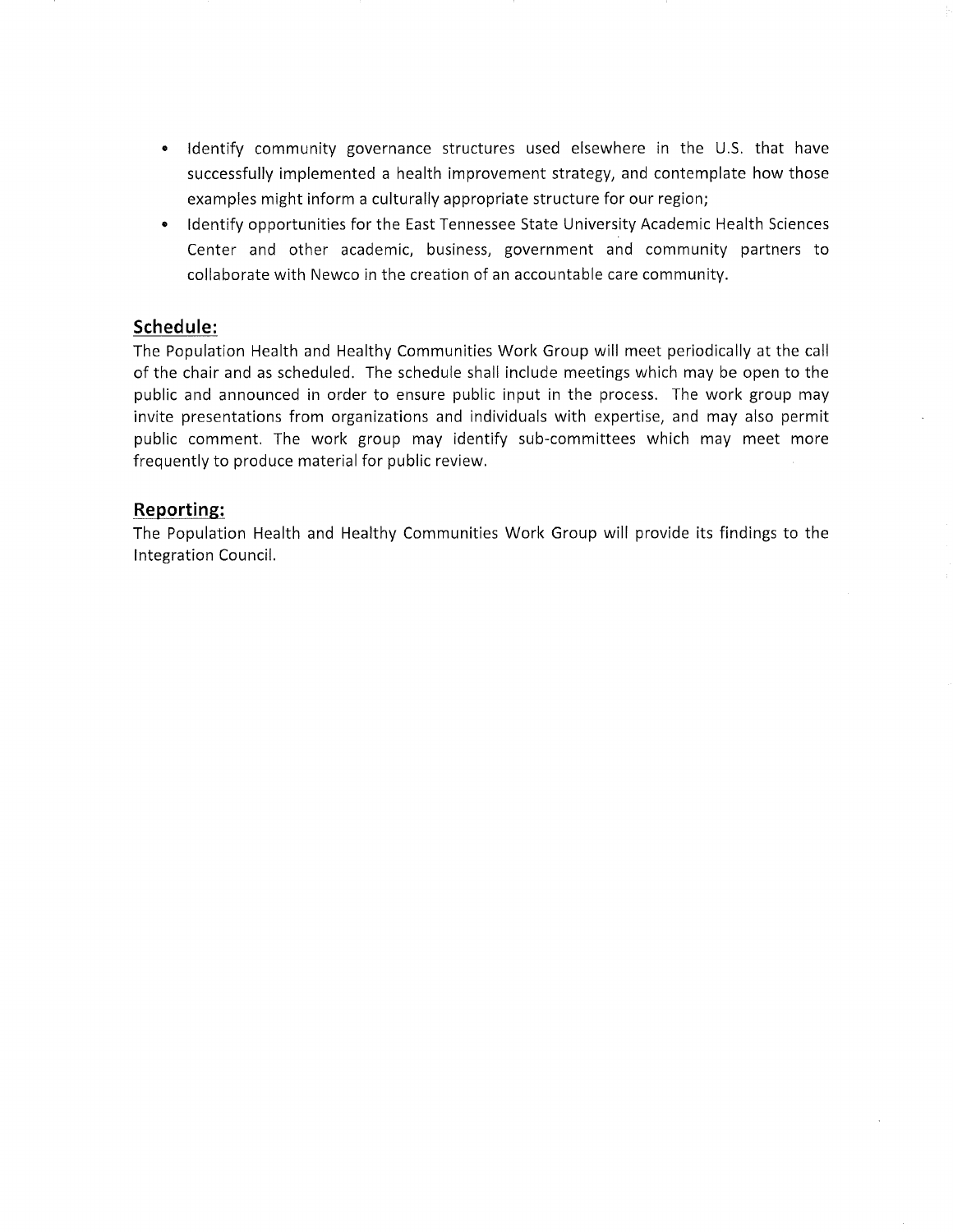# **Research and Academics Work Group**

# **Charter**

### **Purpose and Scope:**

The Research and Academics Work Group will explore the opportunity to improve health and economic growth in Northeast Tennessee and Southwest Virginia (the "Region") by enhancing professional recruitment and research-based funding under a new research and academics partnering strategy between the new proposed regional health system ("Newco'') and regional academic institutions, in particular East Tennessee State University. The findings of the work group will be a source of input into the development of Newco's ten (10) year comprehensive community health improvement plan.

## **Deliverables:**

- Identify the fields in which academic institutions, in particular ETSU, can make superior contributions in research and medical education by collaborating with Newco and other community partners;
- Evaluate any institutional changes needed for ETSU and other academic institutions to support the collaborative opportunity with Newco to bolster academics and research;
- Identify institutional changes needed or structures required at Newco to support new and expanded research and undergraduate and graduate medical education opportunities with ETSU and other academic institutions;
- Identify potential long-term strategic research initiatives for Newco, ETSU, other academic institutions, and community collaboratives and estimate ways in which these research initiatives would enhance faculty recruitment and economic growth of the region; and
- Identify opportunities for Newco and its research partners to interface with an effort to  $c$ reate an accountable care community  $-$  in particular, what infrastructure is needed in order to use the benefit of research to assist with the priorities identified in the accountable care community model.